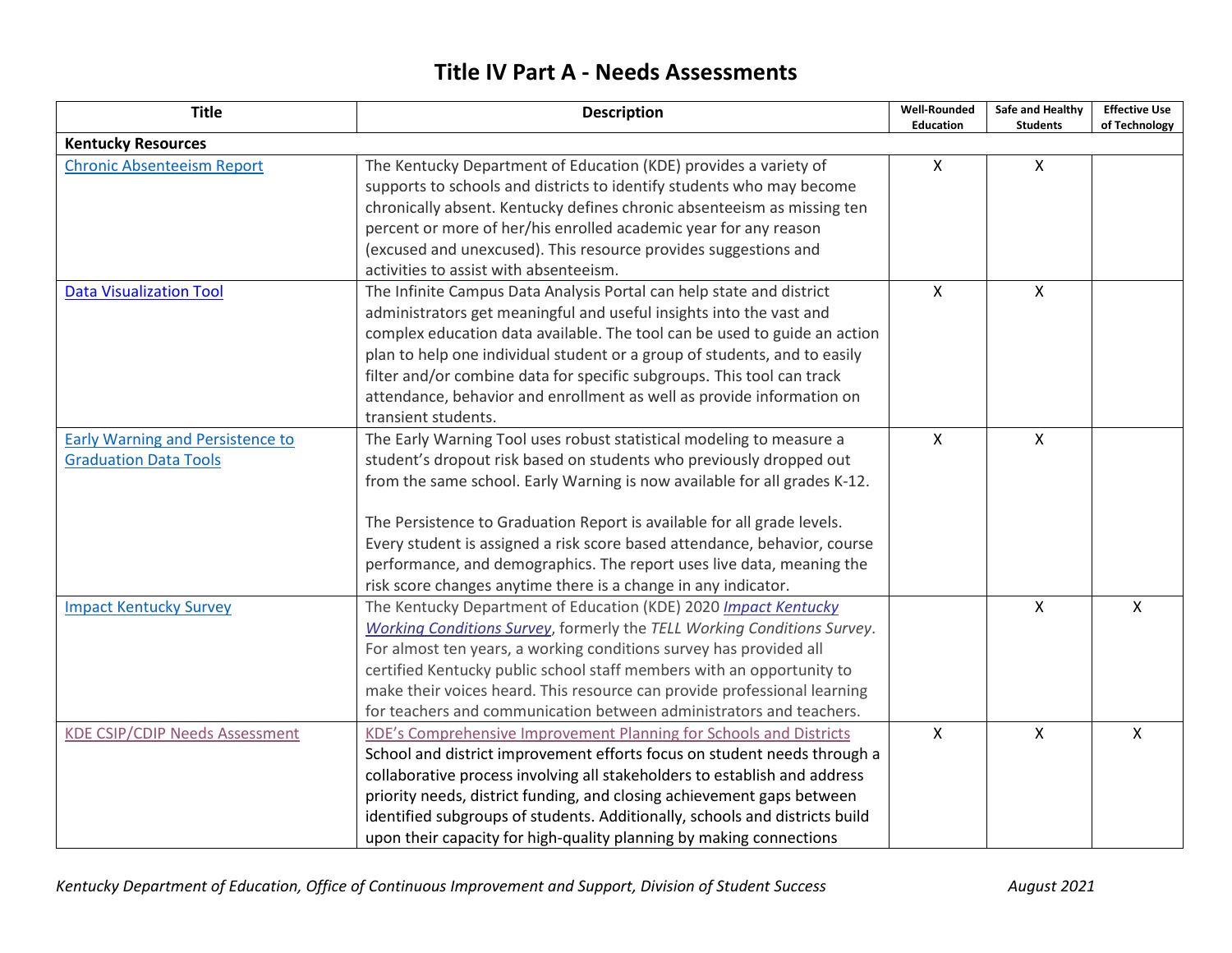| <b>Title</b>                                    | <b>Description</b>                                                             | <b>Well-Rounded</b>       | Safe and Healthy | <b>Effective Use</b>      |
|-------------------------------------------------|--------------------------------------------------------------------------------|---------------------------|------------------|---------------------------|
|                                                 |                                                                                | <b>Education</b>          | <b>Students</b>  | of Technology             |
|                                                 | between academic resources and available funding to address targeted<br>needs. |                           |                  |                           |
| <b>Kentucky Center for School Safety (KCSS)</b> | Kentucky Center for School Safety (KCSS), Kentucky Department of               |                           | $\mathsf{X}$     |                           |
|                                                 |                                                                                |                           |                  |                           |
| - Safe School Assessment                        | Education (KDE), and Kentucky Employers' Mutual Insurance (KEMI) are           |                           |                  |                           |
|                                                 | collaborating to provide free safe school assessments to any school in         |                           |                  |                           |
|                                                 | Kentucky. These informational, independent assessments are not to be           |                           |                  |                           |
|                                                 | confused with an audit. The voluntary assessment can enhance the               |                           |                  |                           |
|                                                 | school's learning environment by examining climate and culture                 |                           |                  |                           |
| <b>Kentucky Incentives for Prevention</b>       | The KIP survey is Kentucky's largest source of data related to student         |                           | $\mathsf{X}$     |                           |
|                                                 | use of alcohol, tobacco, and other drugs (ATOD), as well as a number of        |                           |                  |                           |
|                                                 | factors related to potential substance abuse. The KIP survey provides          |                           |                  |                           |
|                                                 | information about student self-reported use of substances (e.g., within        |                           |                  |                           |
|                                                 | the last 30 days, last year), student perceptions about substance use          |                           |                  |                           |
|                                                 | (e.g., level of risk, peer and parent disapproval), and perceived              |                           |                  |                           |
|                                                 | accessibility of substances in the community.                                  |                           |                  |                           |
| <b>Other Resources</b>                          |                                                                                |                           |                  |                           |
| Alliance for a Healthier Generation's           | The Healthy Schools Program adopted the Centers for Disease Control            | $\boldsymbol{\mathsf{X}}$ | X                |                           |
| <b>Healthy Schools Program</b>                  | and Prevention's (CDC) School Health Index to help schools assess their        |                           |                  |                           |
|                                                 | progress in the program.                                                       |                           |                  |                           |
|                                                 | The School Health Index is a self-assessment and planning guide that will      |                           |                  |                           |
|                                                 | enable you to:                                                                 |                           |                  |                           |
|                                                 | Identify the strengths and weaknesses of your school's policies                |                           |                  |                           |
|                                                 | and programs for promoting health and safety                                   |                           |                  |                           |
|                                                 | Develop an action plan for improving student health and safety,<br>$\bullet$   |                           |                  |                           |
|                                                 | customizable to your school                                                    |                           |                  |                           |
|                                                 | Build a team to help you make your school a healthy school<br>$\bullet$        |                           |                  |                           |
|                                                 | The Healthy Schools Program is a free online assessment tool that also         |                           |                  |                           |
|                                                 | provides a customized action plan and resources to improve the school          |                           |                  |                           |
|                                                 | health environment.                                                            |                           |                  |                           |
|                                                 |                                                                                |                           |                  |                           |
|                                                 | Many districts are already utilizing the assessment to meet the                |                           |                  |                           |
|                                                 | requirements of KRS 158.856. The tool helps determine the assessment           |                           |                  |                           |
|                                                 | findings of the nutrition and physical activity environment.                   |                           |                  |                           |
| <b>Assessing and Improving Special</b>          | Anecdotal reports from those who have worked extensively in efforts to         | $\boldsymbol{\mathsf{X}}$ | $\mathsf{x}$     | $\boldsymbol{\mathsf{X}}$ |
| <b>Education: A Program Review Tool for</b>     | turn around persistently low-performing schools, and at least one state        |                           |                  |                           |

*Kentucky Department of Education, Office of Continuous Improvement and Support, Division of Student Success August 2021*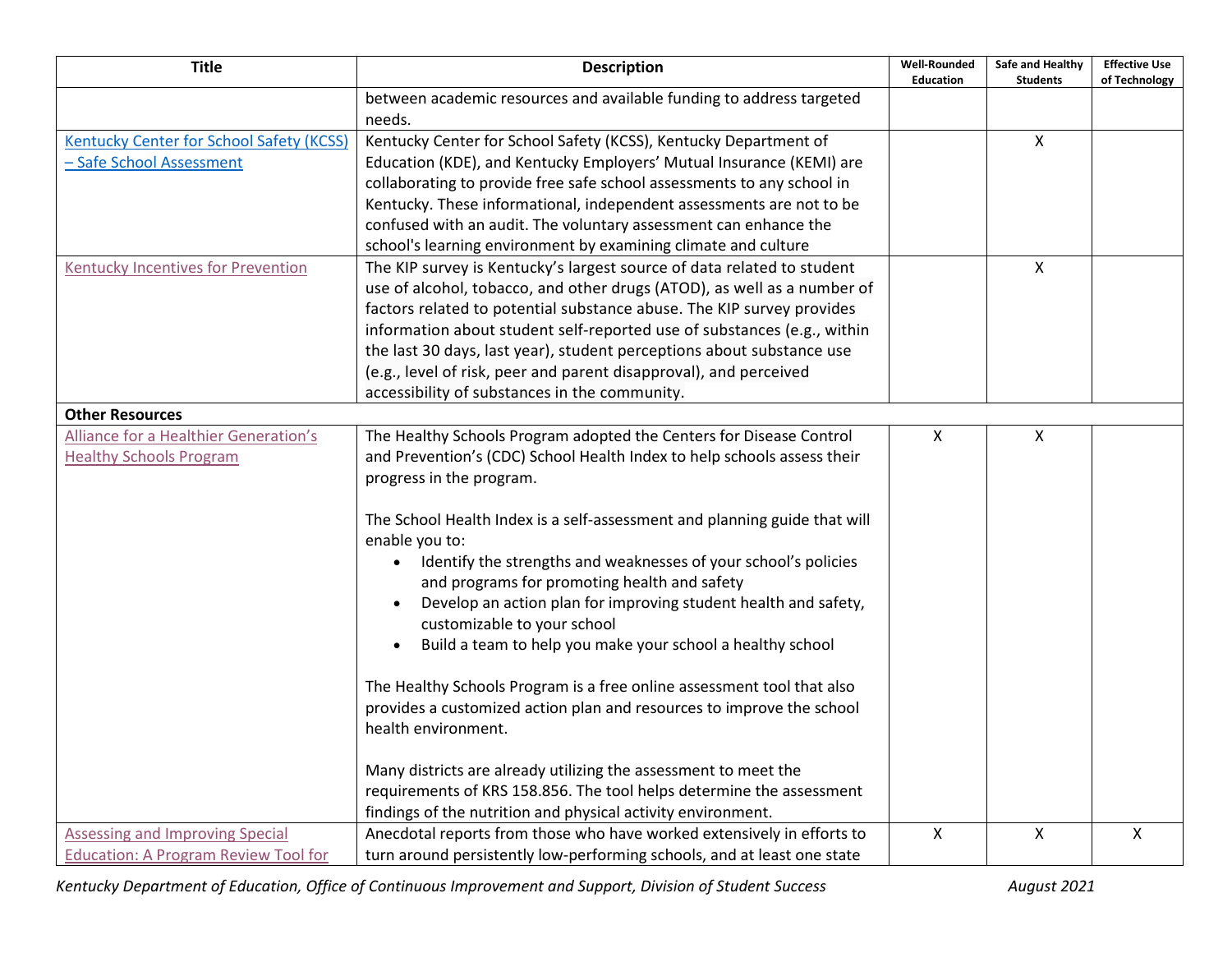| <b>Title</b>                                                               | <b>Description</b>                                                                                                                                                                                                                                                                                                                                                                                                                                                                                                                                                                                                                                                                                                                                                                                                                                                                                                                                                                                                                                                                                                                                                                                                                                        | <b>Well-Rounded</b><br><b>Education</b> | Safe and Healthy<br><b>Students</b> | <b>Effective Use</b><br>of Technology |
|----------------------------------------------------------------------------|-----------------------------------------------------------------------------------------------------------------------------------------------------------------------------------------------------------------------------------------------------------------------------------------------------------------------------------------------------------------------------------------------------------------------------------------------------------------------------------------------------------------------------------------------------------------------------------------------------------------------------------------------------------------------------------------------------------------------------------------------------------------------------------------------------------------------------------------------------------------------------------------------------------------------------------------------------------------------------------------------------------------------------------------------------------------------------------------------------------------------------------------------------------------------------------------------------------------------------------------------------------|-----------------------------------------|-------------------------------------|---------------------------------------|
| <b>Schools and Districts Engaged in Rapid</b><br><b>School Improvement</b> | study of such schools, suggest that our lowest-preforming schools tend to<br>have above-average enrollment of students with disabilities. For schools<br>in which this is the case, successful turnaround will depend on a focused<br>and data-driven effort to ensure that those students are provided with a<br>high-quality special education program.                                                                                                                                                                                                                                                                                                                                                                                                                                                                                                                                                                                                                                                                                                                                                                                                                                                                                                 |                                         |                                     |                                       |
|                                                                            | This program review tool was developed by the Center on School<br>Turnaround (CST) to assist school districts or individual school leaders in<br>catalyzing conversations about, and reviewing and improving the quality<br>of, their special education program as a key component of school<br>improvement efforts. The tool can be found at the Center on School<br>Turnaround.                                                                                                                                                                                                                                                                                                                                                                                                                                                                                                                                                                                                                                                                                                                                                                                                                                                                         |                                         |                                     |                                       |
| Assessing School-Level & District-Level<br><b>Needs</b>                    | You can position yourself well for aligning your role with the NASP<br>Practice Model by linking your services to the identified needs of the<br>school or district. An initial step in this process is identifying needs and<br>priorities by reviewing your district and/or school building's school<br>improvement plan. Your review should look carefully at how you and the<br>other district school psychologists can support the goals and activities of<br>the school improvement plan. The NASP Practice Model offers a good<br>schema for identifying the services you can provide to address those<br>identified needs. The NASP Practice Model reflects the collaborative<br>nature of this work. A school psychologist within a district can work<br>together with other school psychologists and specialized instructional<br>support personnel to ensure that the full range of necessary services is<br>provided.<br><b>Recommended Steps for Completing a Needs Assessment</b><br>Step 1: Identifying and Engaging the Appropriate Stakeholders<br>Step 2: Identifying Relevant Data Sources (Ideally From Multiple<br>Perspectives and Stakeholders, Including Students, Educators, and<br>Families)<br><b>Step 3: Resource Mapping</b> | X                                       | X                                   |                                       |
| <b>CDC School Health Index</b>                                             | The School Health Index (SHI): Self-Assessment & Planning Guide 2014 is<br>an online self-assessment and planning tool that schools can use to<br>improve their health and safety policies and programs. It's easy to use<br>and completely confidential.                                                                                                                                                                                                                                                                                                                                                                                                                                                                                                                                                                                                                                                                                                                                                                                                                                                                                                                                                                                                 | $\boldsymbol{\mathsf{X}}$               | X                                   |                                       |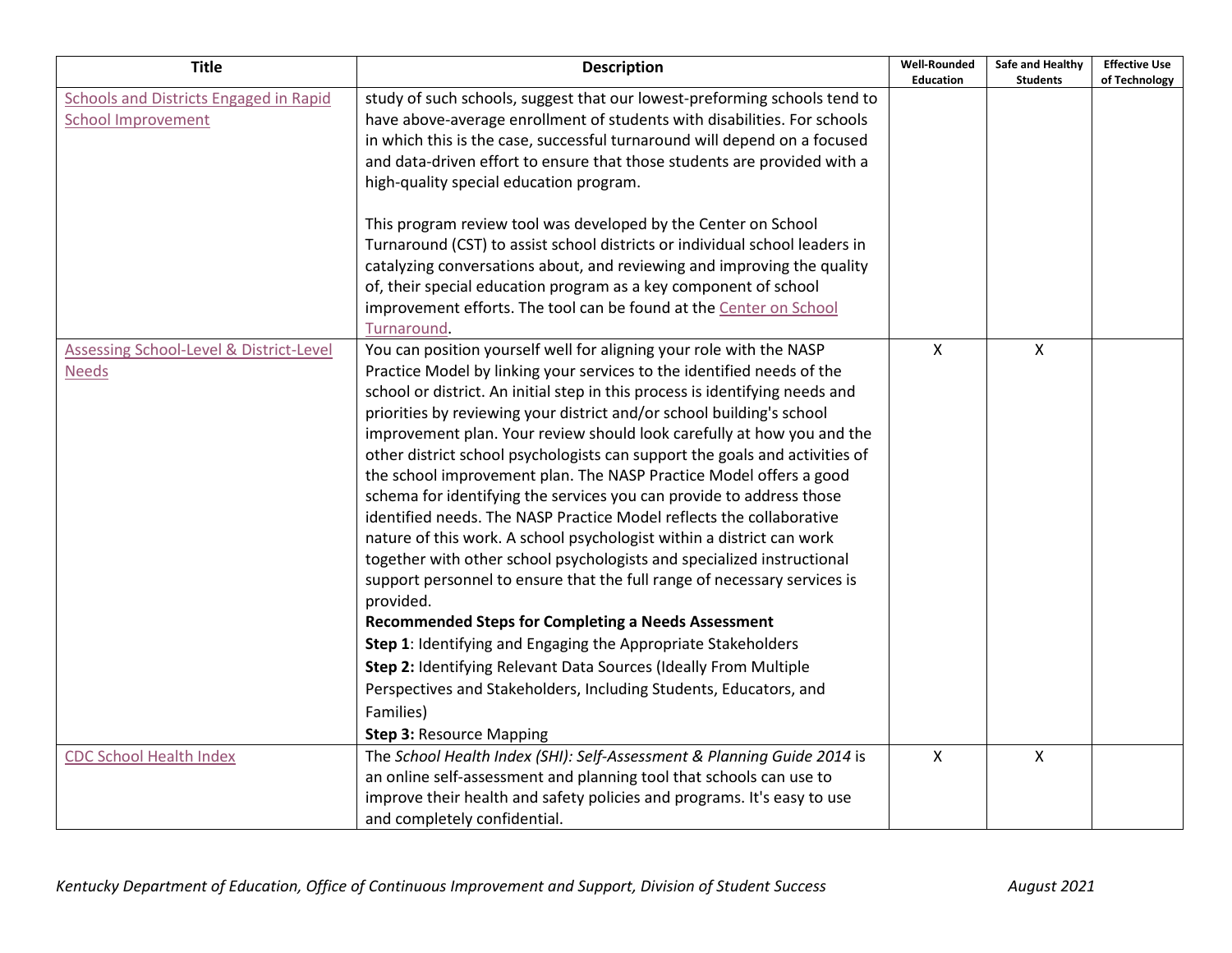| <b>Title</b>                             | <b>Description</b>                                                              | <b>Well-Rounded</b><br><b>Education</b> | Safe and Healthy<br><b>Students</b> | <b>Effective Use</b><br>of Technology |
|------------------------------------------|---------------------------------------------------------------------------------|-----------------------------------------|-------------------------------------|---------------------------------------|
|                                          | The SHI was developed by CDC in partnership with school administrators          |                                         |                                     |                                       |
|                                          | and staff, school health experts, parents, and national nongovernmental         |                                         |                                     |                                       |
|                                          | health and education agencies to                                                |                                         |                                     |                                       |
|                                          | Enable schools to identify strengths and weaknesses of health and               |                                         |                                     |                                       |
|                                          | safety policies and programs                                                    |                                         |                                     |                                       |
|                                          | Enable schools to develop an action plan for improving student<br>$\bullet$     |                                         |                                     |                                       |
|                                          | health, which can be incorporated into the School Improvement Plan              |                                         |                                     |                                       |
|                                          | Engage teachers, parents, students, and the community in promoting<br>$\bullet$ |                                         |                                     |                                       |
|                                          | health-enhancing behaviors and better health                                    |                                         |                                     |                                       |
|                                          | The SHI is based on CDC's research-based guidelines for school health           |                                         |                                     |                                       |
|                                          | programs, which identify the policies and practices most likely to be           |                                         |                                     |                                       |
|                                          | effective in reducing youth health risk behaviors.                              |                                         |                                     |                                       |
| <b>Comprehensive Needs Assessment</b>    | Denton ISD uses the Franklin Covey Leadership: Great Leaders, Great             | $\mathsf{X}$                            | X                                   | X                                     |
| (CNA) Process                            | Teams, Great Results model for improvement planning. Based upon the 4           |                                         |                                     |                                       |
|                                          | disciplines of execution, campuses focus on the "Wildly Important Goals         |                                         |                                     |                                       |
|                                          | (WIGs), "a goal that makes all the difference. Failure to achieve this goal     |                                         |                                     |                                       |
|                                          | renders any other achievements inconsequential."                                |                                         |                                     |                                       |
|                                          | Great leaders realize they can execute only two or three goals with             |                                         |                                     |                                       |
|                                          | excellence at one time. There will always be more good ideas than the           |                                         |                                     |                                       |
|                                          | capacity to execute. Jim Collins, author of Good to Great said, "The            |                                         |                                     |                                       |
|                                          | enemy of the great is the good." Organizations have to say no to good           |                                         |                                     |                                       |
|                                          | ideas. The law of diminishing return shows when an organization has two         |                                         |                                     |                                       |
|                                          | to three goals, it is likely to achieve the goals. With four to ten goals, the  |                                         |                                     |                                       |
|                                          | organization is likely to only achieve one to two; and it is unlikely to        |                                         |                                     |                                       |
|                                          | achieve any of the goals when there are more than ten goals.                    |                                         |                                     |                                       |
| ED School Climate Surveys (EDSCLS)       | The U.S. Department of Education (ED) developed the high-quality,               | $\mathsf{X}$                            | $\mathsf{X}$                        |                                       |
|                                          | adaptable ED School Climate Surveys (EDSCLS) and associated web-based           |                                         |                                     |                                       |
|                                          | platform. The EDSCLS allows States, local districts, and schools to collect     |                                         |                                     |                                       |
|                                          | and act on reliable, nationally-validated school climate data in real-          |                                         |                                     |                                       |
|                                          | time. The EDSCLS builds on federal initiatives and research, which              |                                         |                                     |                                       |
|                                          | recommended that the Department work on the issue of school climate.            |                                         |                                     |                                       |
|                                          | The EDSCLS can be downloaded free of charge. The platform process data          |                                         |                                     |                                       |
|                                          | and provides user-friendly reports in real-time.                                |                                         |                                     |                                       |
| <b>Family Resource and Youth Service</b> | Family Resource and Youth Service Centers (FRYSC) must conduct a needs          |                                         | X                                   |                                       |
| <b>Centers (FRYSC)</b>                   | assessment in order to guide their programming. The Kentucky Cabinet            |                                         |                                     |                                       |
|                                          | for Health and Family Services maintains a list of forms and documents to       |                                         |                                     |                                       |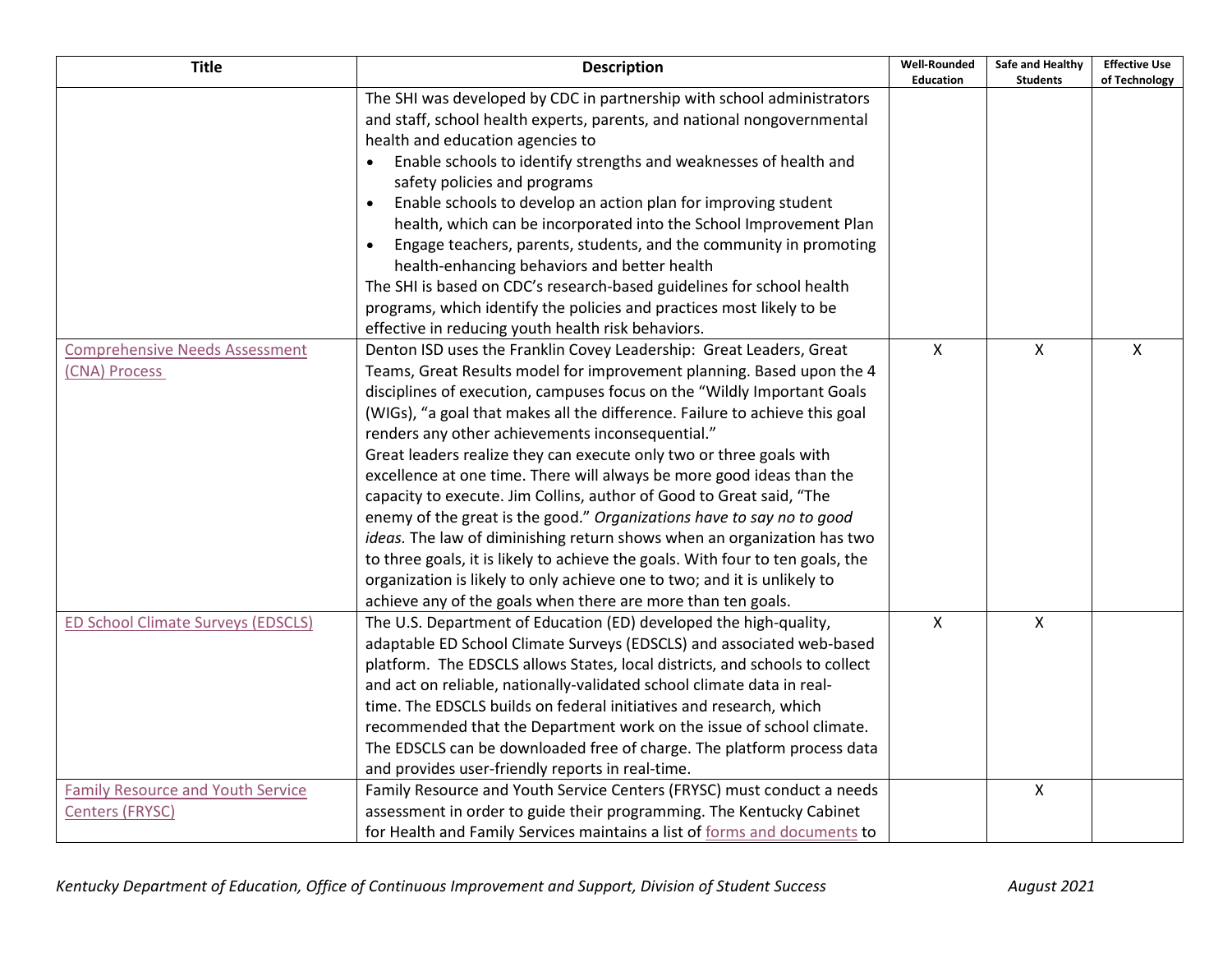| <b>Title</b>                                                                                              | <b>Description</b>                                                                                                                                                                                                                                                                                                                                                                                                                                                                                                                                                                                                                                                                                                                                                                                                                                                                                                            | <b>Well-Rounded</b><br><b>Education</b> | Safe and Healthy<br><b>Students</b> | <b>Effective Use</b><br>of Technology |
|-----------------------------------------------------------------------------------------------------------|-------------------------------------------------------------------------------------------------------------------------------------------------------------------------------------------------------------------------------------------------------------------------------------------------------------------------------------------------------------------------------------------------------------------------------------------------------------------------------------------------------------------------------------------------------------------------------------------------------------------------------------------------------------------------------------------------------------------------------------------------------------------------------------------------------------------------------------------------------------------------------------------------------------------------------|-----------------------------------------|-------------------------------------|---------------------------------------|
|                                                                                                           | download to help support these programs. Included in this list are sample<br>parent, student, and faculty surveys.                                                                                                                                                                                                                                                                                                                                                                                                                                                                                                                                                                                                                                                                                                                                                                                                            |                                         |                                     |                                       |
| <b>Positive Behavioral Interventions and</b><br>Support<br><b>PBIS District System Fidelity Inventory</b> | The purpose of the SWPBIS Tiered Fidelity Inventory (TFI) is to provide a<br>valid, reliable, and efficient measure of the extent to which school<br>personnel are applying the core features of school-wide positive<br>behavioral interventions and supports (SWPBIS). The TFI is divided into<br>three sections (Tier 1: Universal SWPBIS Features; Tier 2: Targeted<br>SWPBIS Features; and, Tier 3: Intensive SWPBIS Features) that can be<br>used separately or in combination to assess the extent to which core<br>features are in place.                                                                                                                                                                                                                                                                                                                                                                             |                                         | X                                   |                                       |
| <b>School Technology Needs Assessment</b><br>(STNA)                                                       | The School Technology Needs Assessment (STNA, say "Stenna") is<br>intended to help school-level decision makers-administrators,<br>technology facilitators, media coordinators, or technology committee<br>members- collect data to plan and improve uses of technology in<br>teaching and learning activities. The STNA is designed to be completed by<br>teachers and other educators working directly with students, and should<br>be administered to the entire staff of any school for which needs are<br>being assessed. STNA results are not scored or reported for each<br>individual respondent. Instead, each person's responses are combined<br>with those of other educators in their building, and reported at the school<br>level in terms of how many times each possible response is selected for<br>each item. Pilot testing indicates that it should take approximately 25<br>minutes to complete the STNA. |                                         |                                     | X                                     |
| Self-Assessing Social and Emotional<br><b>Instruction and Competencies</b>                                | This self-assessment tool is designed to help educators reflect upon (1)<br>their current teaching practices that impact student SEL, and (2) their<br>own SEL competencies to implement those teaching practices. Essentially,<br>the aims of this tool are as follows:<br>To enable teachers to reflect and self-assess on SEL as an integral<br>$\bullet$<br>part of high-quality teaching and learning<br>To provide a broad measure of the teacher's ability to promote<br>$\bullet$<br>student SEL through instructional practices<br>To provide a mechanism for teachers to reflect on their own SEL<br>$\bullet$<br>competencies and to consider what impact their capabilities have<br>on the implementation of practices that support SEL<br>To provide teachers with self-reflective feedback that can be used<br>as part of their professional development plans or educator<br>evaluations                       | $\mathsf{X}$                            | X                                   |                                       |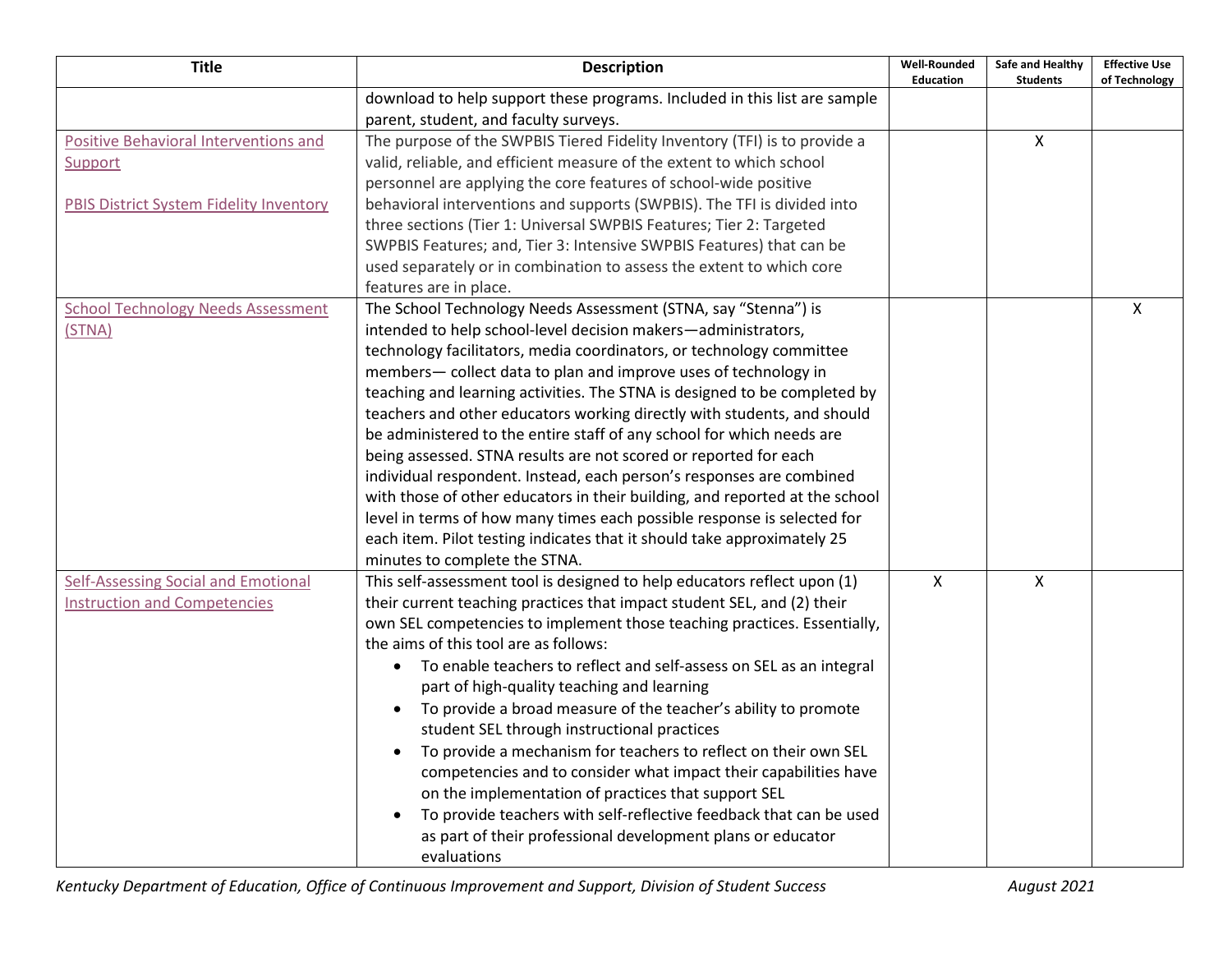| <b>Title</b>                                                                | <b>Description</b>                                                                                                                                                                                                                                                                                                                                                                                                                                                                                                                                                                                                                                                                                                                                                                                                                                                                                                                                                                                                                                                                                                                                                                                                                                                                                                                                                                                                         | <b>Well-Rounded</b><br><b>Education</b> | Safe and Healthy<br><b>Students</b> | <b>Effective Use</b><br>of Technology |
|-----------------------------------------------------------------------------|----------------------------------------------------------------------------------------------------------------------------------------------------------------------------------------------------------------------------------------------------------------------------------------------------------------------------------------------------------------------------------------------------------------------------------------------------------------------------------------------------------------------------------------------------------------------------------------------------------------------------------------------------------------------------------------------------------------------------------------------------------------------------------------------------------------------------------------------------------------------------------------------------------------------------------------------------------------------------------------------------------------------------------------------------------------------------------------------------------------------------------------------------------------------------------------------------------------------------------------------------------------------------------------------------------------------------------------------------------------------------------------------------------------------------|-----------------------------------------|-------------------------------------|---------------------------------------|
|                                                                             |                                                                                                                                                                                                                                                                                                                                                                                                                                                                                                                                                                                                                                                                                                                                                                                                                                                                                                                                                                                                                                                                                                                                                                                                                                                                                                                                                                                                                            |                                         |                                     |                                       |
| <b>SHAPE System</b>                                                         | The School Health Assessment and Performance Evaluation (SHAPE)<br>System is a public-access, web-based platform that offers schools,<br>districts, and states/territories a workspace and targeted resources to<br>support school mental health quality improvement. SHAPE was<br>developed by the National Center for School Mental Health (NCSMH), in<br>partnership with the field, to increase the quality and sustainability of<br>comprehensive school mental health systems. SHAPE houses the National<br>School Mental Health Census and the School Mental Health Quality<br>Assessment (SMH-QA). These measures are designed for team<br>completion at the school or district level to document the school mental<br>health system components, assess the comprehensiveness of a SMH<br>system, prioritize quality improvement efforts and track improvement<br>over time.                                                                                                                                                                                                                                                                                                                                                                                                                                                                                                                                       |                                         | $\mathsf{X}$                        | $\mathsf{X}$                          |
| SITE ASSESS: A Mobile Application for K-<br>12 Schools and School Districts | This free, comprehensive tool allows school and school district personnel<br>to walk around a school building and grounds and examine their safety,<br>security, accessibility, and emergency preparedness. SITE ASSESS<br>generates a customized to-do list that may be used in the short term and<br>long term to address facility improvements, prompts teams to share<br>pertinent information with first responders, and contains relevant<br>resources on several education facility and safety topics. The REMS TA<br>Center developed this secure mobile application to do the following:<br>Provide critical information about potential threats and hazards in a<br>school community, which will be used by school planning teams as<br>they develop the school's all-hazards emergency operations plan<br>$EOP$ ;<br>Allow teams to add customized questions to the site assessment for<br>$\blacksquare$<br>their school, taking into account state and local requirements;<br>Equip practitioners with information and knowledge about<br>fundamental site assessment topics, such as Crime Prevention<br>Through Environmental Design (CPTED) and Universal Design; and<br>Complement and support a school's mitigation and prevention<br>activities.<br>Additional information and a free webinar about conducting K-12 site<br>assessments with SITE ASSESS is available on the REMS TA Center<br>website. |                                         | $\mathsf{x}$                        |                                       |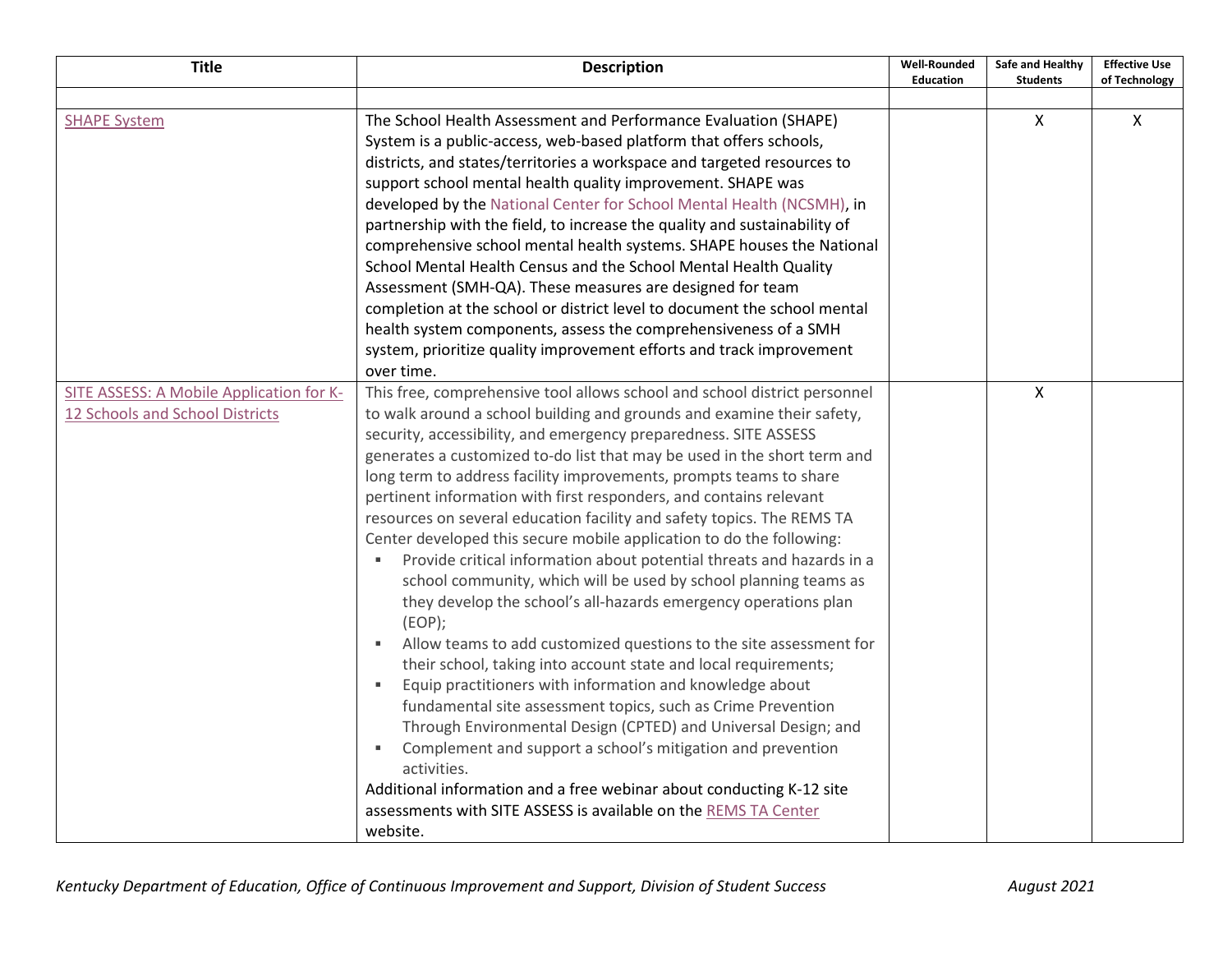| <b>Title</b>                            | <b>Description</b>                                                           | <b>Well-Rounded</b><br><b>Education</b> | Safe and Healthy<br><b>Students</b> | <b>Effective Use</b><br>of Technology |
|-----------------------------------------|------------------------------------------------------------------------------|-----------------------------------------|-------------------------------------|---------------------------------------|
| <b>Using Needs Assessments</b>          | Created by the Council of Chief State School Officers (CCSSO), this guide    | X                                       | X                                   | Х                                     |
| for School and District Improvement:    | was created specifically to:                                                 |                                         |                                     |                                       |
| <b>A Tactical Guide</b>                 | Support schools identified for improvement (due to achievement               |                                         |                                     |                                       |
|                                         | data for all students or for subgroups of students) and their LEAs.          |                                         |                                     |                                       |
|                                         | But any school or LEA can benefit from the use of a strong needs             |                                         |                                     |                                       |
|                                         | assessment (NA).<br>Provide SEAs and LEAs with information about how the NA  |                                         |                                     |                                       |
|                                         |                                                                              |                                         |                                     |                                       |
|                                         | connects into a broader theory of action around improvement.                 |                                         |                                     |                                       |
|                                         | Provide SEAs and LEAs with specific guidance and questions to                |                                         |                                     |                                       |
|                                         | consider as they develop a NA or hire an external provider to                |                                         |                                     |                                       |
|                                         | complete a needs assessment, and then utilize its results as part            |                                         |                                     |                                       |
|                                         | of their planning, implementation, and monitoring processes.                 |                                         |                                     |                                       |
|                                         | They offer worksheets that will aid in designing and developing<br>$\bullet$ |                                         |                                     |                                       |
|                                         | needs assessments. A link to the worksheets can be found at the              |                                         |                                     |                                       |
|                                         | Center on School Turnaround.                                                 |                                         |                                     |                                       |
| WellSAT:3.0 - Wellness School           | In passing the Child Nutrition and WIC (Women, Infants and Children          |                                         | $\mathsf{X}$                        |                                       |
| <b>Assessment Tool</b>                  | program) Reauthorization Act of 2004, Congress mandated that all school      |                                         |                                     |                                       |
|                                         | districts participating in federal school meal programs create and           |                                         |                                     |                                       |
|                                         | implement school wellness policies by July 2006. In 2010, the Healthy,       |                                         |                                     |                                       |
|                                         | Hunger-Free Kids Act strengthened local wellness policy requirements         |                                         |                                     |                                       |
|                                         | and added requirements for public participation, transparency and            |                                         |                                     |                                       |
|                                         | implementation. These policies must address nutrition education,             |                                         |                                     |                                       |
|                                         | nutrition standards for foods sold, and physical activity, and must include  |                                         |                                     |                                       |
|                                         | measures for evaluating the policy's effectiveness. By completing the        |                                         |                                     |                                       |
|                                         | Wellness School Assessment Tool, WellSAT 3.0 users will be able to assess    |                                         |                                     |                                       |
|                                         | the quality of their school district's wellness policy, and will be provided |                                         |                                     |                                       |
|                                         | with personalized guidance and resources for making improvements,            |                                         |                                     |                                       |
|                                         | based on the assessment. The WellSAT 3.0 is a free, online assessment        |                                         |                                     |                                       |
|                                         | tool.                                                                        |                                         |                                     |                                       |
| Youth Risk Behavior Surveillance System | The YRBSS is used to monitor priority health risk behaviors that             |                                         | X                                   |                                       |
| $(YRBSS) - CDC$                         | contribute markedly to the leading causes of death, disability, and social   |                                         |                                     |                                       |
|                                         | problems among youth and adults in the United States. These behaviors,       |                                         |                                     |                                       |
|                                         | often established during childhood and early adolescence, include            |                                         |                                     |                                       |
|                                         | Behaviors that contribute to unintentional injuries and violence.            |                                         |                                     |                                       |
|                                         | Sexual behaviors related to unintended pregnancy and sexually                |                                         |                                     |                                       |
|                                         | transmitted infections, including HIV infection.                             |                                         |                                     |                                       |
|                                         | Alcohol and other drug use.                                                  |                                         |                                     |                                       |

*Kentucky Department of Education, Office of Continuous Improvement and Support, Division of Student Success August 2021*